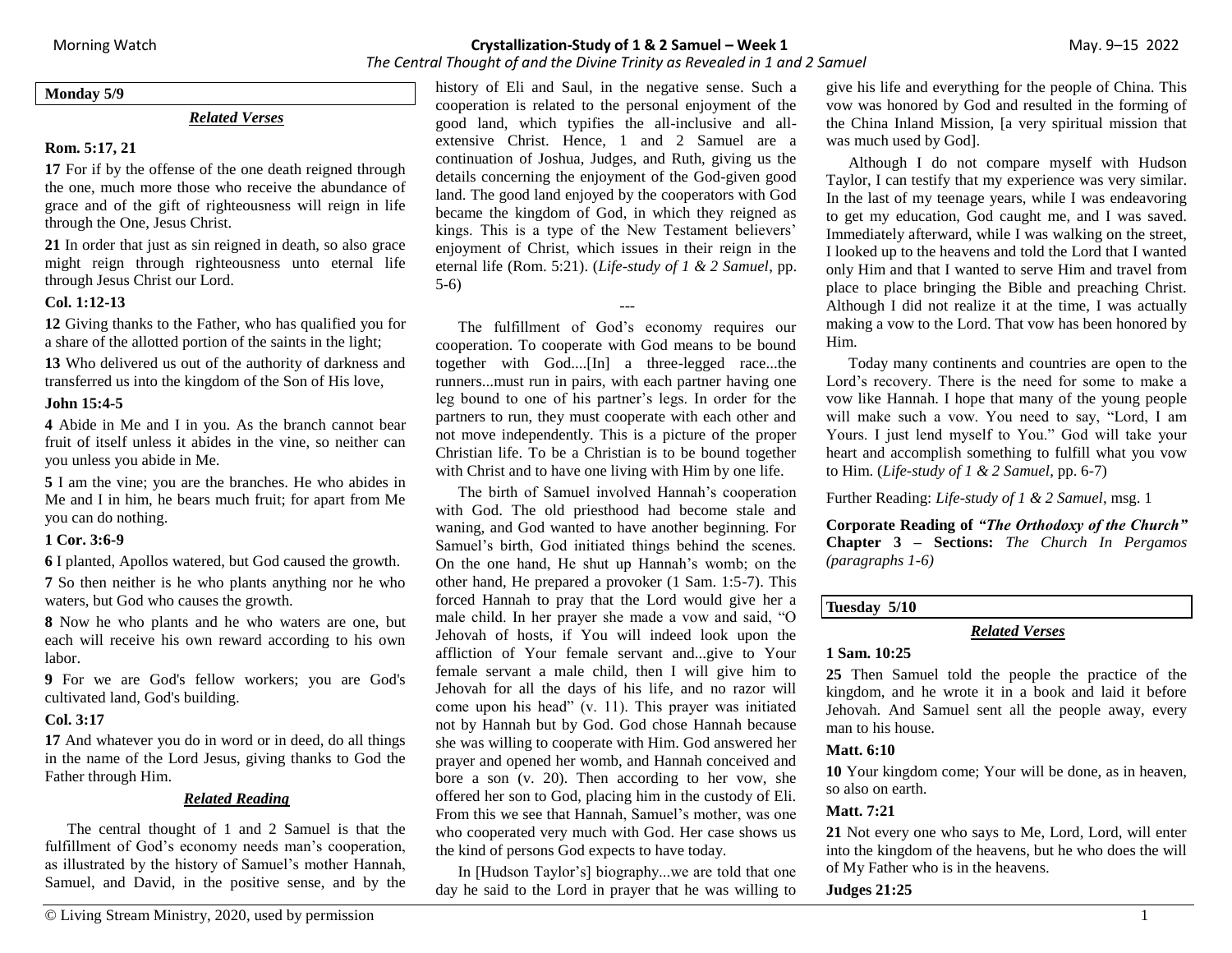*The Central Thought of and the Divine Trinity as Revealed in 1 and 2 Samuel*

**25** In those days there was no king in Israel; each man did what was right in his own eyes.

## **Acts 13:22-23**

**22** And when He had deposed him, He raised up David for them as king, to whom also He testified and said, I have found David, the son of Jesse, a man according to My heart, who will do all My will.

**23** From this man's seed, God, according to promise, brought to Israel a Savior, Jesus,

#### **2 Sam. 23:1-3**

**1** Now these are the last words of David: The declaration of David the son of Jesse, And the declaration of the man who has been raised up on high, The anointed of the God of Jacob, The one lovely in the psalms of Israel.

**2** The Spirit of Jehovah spoke through me, And His word was on my tongue.

**3** The God of Israel spoke, The Rock of Israel spoke to me, He who rules among men righteously, He who rules with the fear of God.

## *Related Reading*

Samuel initiated a new age. He turned the age from the age of the priests to the age of the kings. Priests can serve God, but they cannot bring in God's kingdom and God's authority. When God's kingdom is established, His authority can be exercised, and then His glory can be expressed. The prayer in Matthew 6:13 says, "Yours is the kingdom and the power and the glory forever." First, there is the kingdom and the exercise of authority, and then there is the expression of glory. (*CWWL, 1954*, vol. 4, p. 527)

---

In order for God's chosen people to be His house, His expression, the Trinity was needed. The children of Israel entered into the good land, but the good land was filled with enemies. The book of Judges reveals the Trinity because the Trinity was needed to defeat the enemies. However, God's purpose for His people was not merely to defeat the enemies and take full possession of the land but for them to set up a kingdom. Because this purpose had not been fulfilled, the conclusion of Judges says...[that] the children of Israel did whatever was right in their own eyes because there was no king or kingdom [21:25]. What was needed at that time was for a kingdom to be set up.

Samuel was one who brought in the kingdom. First and 2 Samuel are crucial for the bringing in of the kingdom. In order for God to fulfill His intention to have an expression, He needed to have a kingdom. The kingdom of God is a sphere in which God is expressed. When the Lord taught His disciples how to pray, He began, "Our Father who is in the heavens, Your name be sanctified; Your kingdom come" (Matt. 6:9-10). The New Testament opens with the Gospel of Matthew, which is the Gospel of the kingdom. In Matthew 3:2 John the Baptist declared, "Repent, for the kingdom of the heavens has drawn near." Many Christians today preach the gospel of a heavenly mansion, but the New Testament preaches the gospel of the kingdom (cf. Matt. 4:23; 9:35; 24:14).

God needs a kingdom so that He may have an expression. The children of Israel were brought out of Egypt and through the wilderness, where they built the tabernacle for God. Then they entered into the good land, and every tribe was allotted a portion of the land. In Judges the enemies were defeated to some extent so that the children of Israel could enjoy the good land. Nevertheless, there was no expression of God in Judges because there was no king. Everyone acted according to what was right in his own eyes.

In Judges God used Deborah. In 1 and 2 Samuel the first person God used to bring in His kingdom was another female, Samuel's mother, Hannah. She bore Samuel, who brought in the king with the kingdom....David was brought in and initiated into his position and function through Samuel, who was the issue of the desperate prayer of a female seeker of God.

Because of the miserable situation in Judges, there was an urgent and desperate need for one like Samuel....Samuel was a Nazarite, a priest, a prophet, and a judge. This fourfold status qualified Samuel to be the one who could bring in the king and set up the kingdom. In order for such a one to be raised up and carry out his commission, there was a crucial need of the Divine Trinity. Only the Trinity could work this out. For this reason, in 1 and 2 Samuel there is a detailed, fine revelation of the Divine Trinity. What happened in Judges is somewhat rough, but in Samuel the application

of the Divine Trinity is very fine. (*CWWL, 1983*, vol. 3, "The Divine Trinity as Revealed in the Holy Word," pp. 289-291)

Further Reading: *CWWL, 1983*, vol. 3, "The Divine Trinity as Revealed in the Holy Word," chs. 1, 3, 8-10

**Corporate Reading of** *"The Orthodoxy of the Church"* **Chapter 3 – Sections:** *The Church In Pergamos (paragraphs 7-11)*

## **Wednesday 5/11**

## *Related Verses*

### **1 Sam. 8:5-7**

**5** And they said to him, You are now old, and your sons do not follow in your ways. Appoint now for us a king to judge us like all the nations.

**6** But the matter displeased Samuel when they said, Give us a king to judge us. Then Samuel prayed to Jehovah.

**7** And Jehovah said to Samuel, Listen to the voice of the people according to all that they have said to you; for it is not you whom they have rejected, but they have rejected Me from being King over them.

### **1 Sam. 2:35**

**35** And I will raise up for Myself a faithful priest, who will do according to what is in My heart and in My mind; and I will build him a sure house; and he will go before My anointed continually.

## **Luke 1:31-33**

**31** And behold, you will conceive in your womb and bear a son, and you shall call His name Jesus.

**32** He will be great and will be called Son of the Most High; and the Lord God will give to Him the throne of David His father,

**33** And He will reign over the house of Jacob forever, and of His kingdom there will be no end.

## **Heb. 1:8**

**8** But of the Son, "Your throne, O God, is forever and ever, and the scepter of uprightness is the scepter of Your kingdom.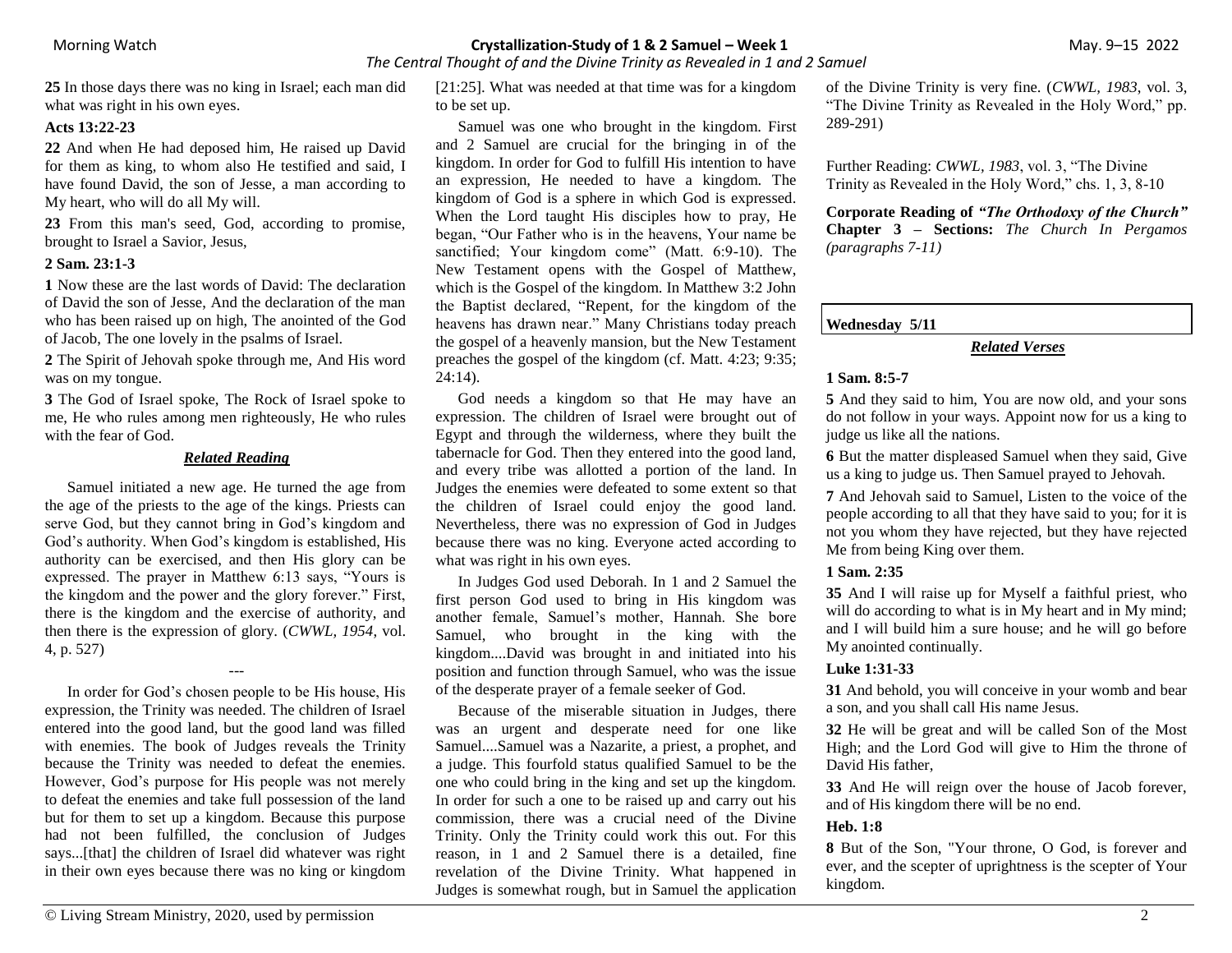*The Central Thought of and the Divine Trinity as Revealed in 1 and 2 Samuel*

#### **Rev. 12:10-11**

**10** And I heard a loud voice in heaven saying, Now has come the salvation and the power and the kingdom of our God and the authority of His Christ, for the accuser of our brothers has been cast down, who accuses them before our God day and night.

**11** And they overcame him because of the blood of the Lamb and because of the word of their testimony, and they loved not their soul-life even unto death.

### *Related Reading*

Although Samuel was God's representative, God did not have any intention to make him a kingdom. Rather, according to the Bible, God determined to raise up a man named David, through whom He intended to build up a kingdom. When God chose Abraham, it was not His intention to gain a single person or even a group of people who would seek after Him. God's intention has been to have a kingdom. The consummation of the revelation in the Bible is a kingdom. Revelation 11:15 says, "The kingdom of the world has become the kingdom of our Lord and of His Christ." In the new heaven and new earth with the New Jerusalem, there will be the eternal kingdom of God.

Even though Samuel eventually attained the highest position, God still had not reached His goal. As a man who was according to God's heart, Samuel knew that within God's heart there was a desire for a kingdom. God wanted the kingdom to be brought in not through Samuel but through David. (*Life-study of 1 & 2 Samuel*, pp. 43- 44)

---

When someone attains a high position, there is always a question as to whether he will allow someone else to come in to match him or to be above him. If you had been Samuel, would you have given any ground for someone to match you or be above you? Samuel was pure and single. He was a Nazarite according to his mother's vow and was altogether not selfseeking. He never sought to gain anything for himself. He had no heart for anything besides God and God's elect. God loved Israel, and His heart was duplicated in Samuel.

Because God's heart was duplicated in Samuel, Samuel did not care for his own interest or gain. At the end, Samuel gained nothing but a tomb to be buried in. Due to the situation at the time, Samuel appointed his sons to be judges, but, contrary to Saul, he had no intention to build up a kingdom for them. His sons did not follow in his ways but went after unjust gain, took bribes, and perverted justice (1 Sam. 8:1-3). When the people asked Samuel to appoint a king, he was not offended by anything related to his sons; on the contrary, he was offended by their desire to replace God (vv. 4-7). Because he had no intention to build up a kingdom for his descendants, Samuel's concern was not for his children but for God's people. In such a situation it was easy for God to bring in the kingdom.

God used Samuel to anoint first Saul and then David. As we will see when we consider the history concerning Saul, Saul only had a monarchy. The kingdom of God came first under David, when God's throne was established in Jerusalem. In Matthew 21:43 the Lord Jesus told the Jewish leaders that the kingdom of God would be taken from them. This indicates that the kingdom of God began in the Old Testament. It did not begin with Abraham or with Moses but with David. Therefore, what we see with David is not any kind of monarchy but the kingdom of God.

While Samuel was under Eli's custody, God taught him in a very fine way, built him up, and established him as His proper priest. As such a priest, Samuel became a judge to judge Israel, a prophet to prophesy for God, and the one to bring forth the kingship. By this kingship the kingdom of God was established on earth. This is a picture of what our situation should be today. We need to be, first, a Samuel, and then, a David, enjoying Christ to such a degree that what we have enjoyed of Christ will become a kingdom, which is the church.

According to Matthew 16:18-19, the church and the kingdom are identical. The kingdom today is the church, and within the church there is the intrinsic essence—the Body of Christ. (*Life-study of 1 & 2 Samuel*, pp. 44-45, 47, 19)

Further Reading: *Life-study of 1 & 2 Samuel*, msgs. 2-3, 6-7, 9

**Corporate Reading of** *"The Orthodoxy of the Church"* **Chapter 3 – Sections:** *The Church In Pergamos*  *(paragraphs 12-14)*

### **Thursday 5/12**

#### *Related Verses*

### **1 Sam. 1:11, 15**

**11** And she made a vow and said, O Jehovah of hosts, if You will indeed look upon the affliction of Your female servant and remember me and not forget Your female servant, but give to Your female servant a male child, then I will give him to Jehovah for all the days of his life, and no razor will come upon his head.

**15** And Hannah answered and said, No, my lord. I am a woman oppressed in spirit. I have drunk neither wine nor strong drink, but I have been pouring out my soul before Jehovah.

#### **Num. 6:2-3, 8**

**2** Speak to the children of Israel and say to them, When a man or a woman makes a special vow, the vow of a Nazarite, to separate himself to Jehovah,

**3** He shall separate himself from wine and strong drink; he shall drink no vinegar of wine or vinegar of strong drink, nor shall he drink any juice of grapes, nor eat fresh or dried grapes.

**8** All the days of his separation he is holy to Jehovah.

## **Phil. 2:12-13**

**12** So then, my beloved, even as you have always obeyed, not as in my presence only but now much rather in my absence, work out your own salvation with fear and trembling;

**13** For it is God who operates in you both the willing and the working for His good pleasure.

#### **Eph. 1:9-11**

**9** Making known to us the mystery of His will according to His good pleasure, which He purposed in Himself,

**10** Unto the economy of the fullness of the times, to head up all things in Christ, the things in the heavens and the things on the earth, in Him;

**11** In whom also we were designated as an inheritance, having been predestinated according to the purpose of the One who works all things according to the counsel of His will,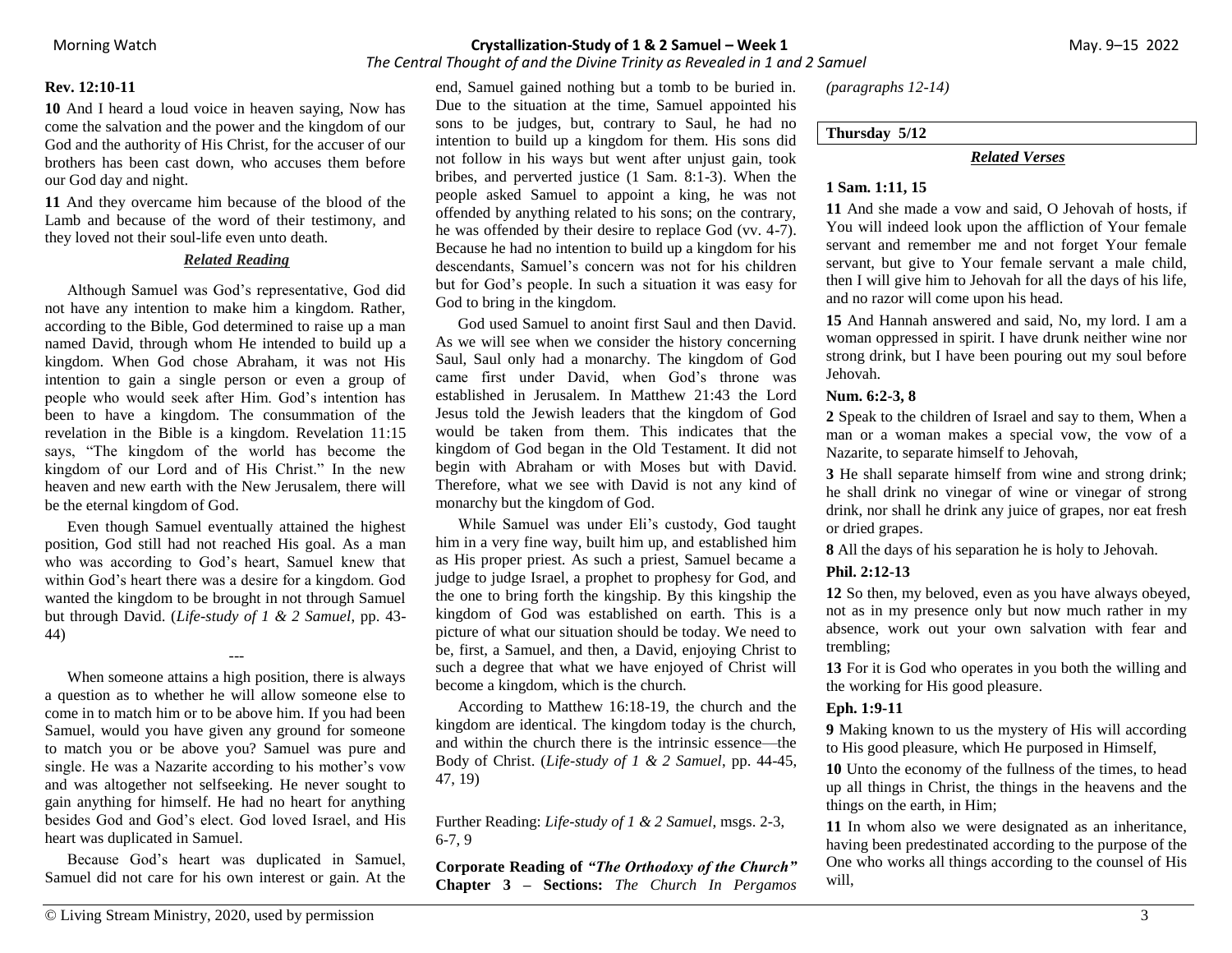## *The Central Thought of and the Divine Trinity as Revealed in 1 and 2 Samuel*

### *Related Reading*

In the midst of the chaos of the degraded Israel, Elkanah and Hannah remained in the line of life ordained by God...not merely for God's eternal salvation but for His eternal purpose. God's salvation is mainly for our benefit, whereas God's purpose is related to the fulfilling of God's desire. We need to ask ourselves whether we are here for our profit or for God's purpose....Even the majority of Christians do not care for God's purpose. I can testify of Brother Watchman Nee that he was a man altogether for God's purpose. I would like to follow his pattern. In the Lord's recovery, we are for God's purpose, remaining in the line of life ordained by God..., which [purpose] is to gain the Body, the organism of the Triune God, that He may have a full expression in a corporate way. (*Life-study of 1 & 2 Samuel*, p. 10)

---

First Samuel begins with a man named Elkanah who had two wives, Hannah and Peninnah (1:1-2). Elkanah loved Hannah more. However, Hannah had no children, while Peninnah had sons and daughters. This was the sovereign hand of the Lord. According to the Mosaic law, Elkanah went with his family every year to the house of God, the tabernacle, which was in Shiloh at that time, to worship and make offerings to Jehovah (v. 3)....Because Jehovah had shut up Hannah's womb, she was forced to pray a desperate, consecrated, and consecrating prayer (vv. 10-12, 15). She prayed for a male child, whom she would not keep for herself but would give to the Lord for His need. Her prayer was for a son who would be a Nazarite from birth, one who would be absolute for the Lord. The Lord answered her prayer, and a son was born (v. 20). Hannah named her son Samuel, which means "asked for of God," or "heard of God." When we ask of God, He will hear our request.

From his childhood Samuel was a Nazarite, serving as a priest in the house of God (v. 24; 2:11, 18). While Samuel was staying with Eli in the temple, God appeared in a vision to Samuel (3:4-14). Samuel was still a boy, just as the Lord Jesus was when He went to Jerusalem with His parents (Luke 2:42). Eventually, Samuel became a renowned prophet and the judge of Israel (1 Sam. 3:20; 7:6). However, for Samuel to be a priest, a prophet, and a judge was not God's goal. God intended to set up a kingdom with a king. Therefore, God twice sent Samuel to anoint someone. First, he anointed Saul to be ruler over Israel (9:16; 10:1). Later, Samuel anointed David to be king (16:1, 13). David was brought in through Samuel. The crucial point in this history is that there was a need of the Divine Trinity. (CWWL, 1983, vol. 3, "The Divine Trinity as Revealed in the Holy Word," pp. 291-292)

This couple was in cooperation with the move of God on earth for the accomplishment of God's economy....They were moved by the moving One, by the unique, divine Mover, who was moving secretly behind the scene. Under God's sovereign dealing, Hannah was suppressed in her soul with a burden in her spirit to pour out before Jehovah. This was God's move. Because of God's moving in her, Hannah could not have peace until she prayed for a son. God, the sovereign One, kept moving her and motivating her so that she had to pray....In her prayer Hannah cooperated with the move of God.

If you do this, I have the full assurance that you will be the ones whom God will move. He will come to you and motivate you. (*Life-study of 1 & 2 Samuel*, pp. 10- 11)

Further Reading: *CWWL, 1983*, vol. 3, "The Divine Trinity as Revealed in the Holy Word," ch. 6

**Corporate Reading of** *"The Orthodoxy of the Church"* **Chapter 3 – Sections:** *The Church In Pergamos (paragraphs 15-19)*

## **Friday 5/13**

#### *Related Verses*

### **1 Sam. 1:24, 27-28**

**24** And as soon as she weaned him, she brought him up with her, along with three bulls and one ephah of flour and a skin of wine; and she brought him to the house of Jehovah in Shiloh, although the child was young.

**27** It was for this child that I prayed, and Jehovah has granted me my request that I requested from Him.

**28** Therefore I, for my part, have lent him to Jehovah; all the days that he lives, he is lent to Jehovah. And he worshipped Jehovah there.

### **1 Sam. 2:18**

**18** And Samuel ministered before Jehovah, as a boy wearing a linen ephod.

## **1 Sam. 16:7, 12b-13**

**7** But Jehovah said to Samuel, Do not regard his appearance and the height of his stature, because I have rejected him. For it is not how man sees that matters; for man looks on the outward appearance, but Jehovah looks on the heart.

**12b** And Jehovah said, Arise; anoint him, for this is he.

**13** And Samuel took the horn of oil and anointed him in the midst of his brothers, and the Spirit of Jehovah rushed upon David from that day forward. Then Samuel rose up and went to Ramah.

## **2 Sam. 22:1-3, 47**

**1** And David spoke the words of this song to Jehovah on the day when Jehovah delivered him from the hand of all his enemies and from the hand of Saul.

**2** And he said: Jehovah is my crag and my fortress and my Deliverer;

**3** My God, my rock, in whom I take refuge; My shield and the horn of my salvation, my high retreat and my refuge; My Savior, You save me from violence.

**47** Jehovah lives; and blessed be my rock, And exalted be God, the rock of my salvation,

# *Related Reading*

[In 1 Samuel 1] the sacrifices typify Christ as all the offerings. Jehovah is the eternal great I Am, and the house of Jehovah is Christ as the embodiment of God to be God's dwelling place among His people. Furthermore, the bulls, flour, and wine signify the Christ whom we experience and bring to the house of God to offer to Him. This section mainly shows us the house of God as the embodiment of the Triune God and the offerings as the means for us to enter into the embodiment of God, that is, redemption. Therefore, in these verses we see God's embodiment and God's full redemption. (*CWWL, 1983*, vol. 3, "The Divine Trinity as Revealed in the Holy Word," pp. 293-294)

---

© Living Stream Ministry, 2020, used by permission 4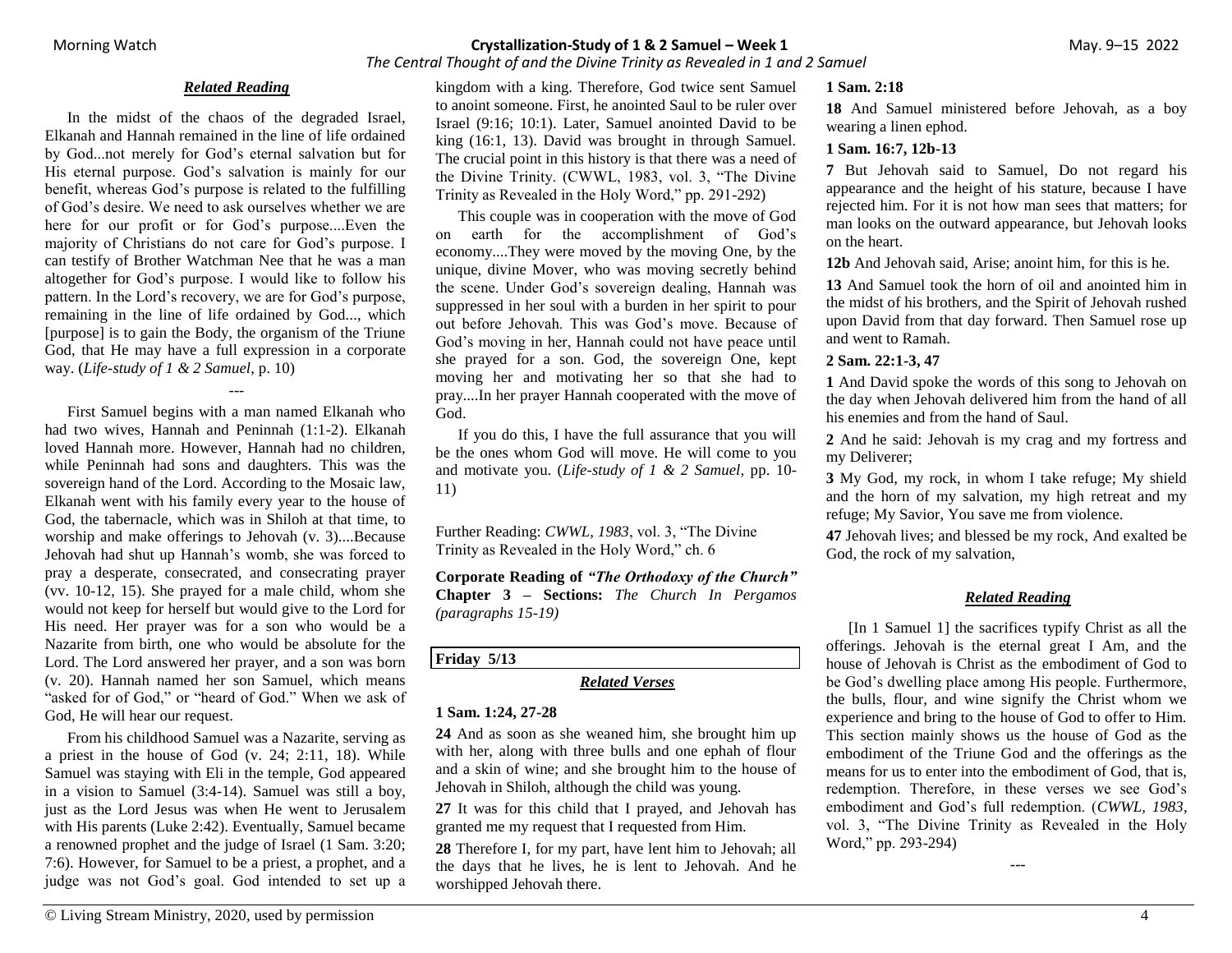*The Central Thought of and the Divine Trinity as Revealed in 1 and 2 Samuel*

In 1 Samuel 19 we see the Spirit: "Saul sent messengers to seize David; and when they saw the company of prophets prophesying and Samuel standing and presiding over them, the Spirit of God came upon Saul's messengers, and they also prophesied" (v. 20). Verse 23 says, "The Spirit of God came upon [Saul] as well, and he went on and prophesied." Saul intended to arrest and kill David. It was not physical force but prophesying that stopped Saul's activity. Samuel was not commanding an army but was directing the prophesying. This was all the doing of the Spirit of God, who is the third of the Trinity reaching God's people. Second Samuel 22:1-3 says, "David spoke the words of this song to Jehovah:...Jehovah is...my rock." Verse 47 says, "Exalted be God, the rock of my salvation."

Second Samuel 23:1-3 says, "These are the last words of David:...The Spirit of Jehovah spoke through me, / And His word was on my tongue. / The God of Israel spoke, / The Rock of Israel spoke to me." In these verses the rock is Christ as the ground for God to grace His people. The Spirit of Jehovah is the Spirit of the Triune God. God in these verses in Hebrew is Elohim, indicating the Triune God. Second Samuel 24:25 says, "There David built an altar to Jehovah, and he offered burnt offerings and peace offerings." The burnt offerings typify Christ for God's satisfaction, and the peace offerings typify Christ for the peace between God and His people.

The Triune God with His embodiment and redemption was fully involved in bringing forth Samuel and David so that the kingdom of God might be brought in....Many Christians today speak of the Lord's coming, but most do not realize that there is the need for some like Samuel to bring in Christ the King with His kingdom. Samuel brought in David so that the heavenly kingdom could be set up on the earth for God's expression. The Lord's prophecy of His return can be fulfilled only through some like Hannah and Samuel. Hannah brought in Samuel, and Samuel brought in David.

First Samuel 16:1-3 says, "Jehovah said to Samuel,...Fill your horn with oil, and go; I will send you to Jesse the Bethlehemite; for I have selected for Myself a king among his sons....Take a heifer with you....Then call Jesse to the sacrifice." Verse 13 says, "Samuel took the horn of oil and anointed him [David] in the midst of his brothers, and the Spirit of Jehovah rushed upon David from that day forward."...In these verses we see the Triune God as Jehovah and the Spirit of the Triune God as the Spirit of Jehovah....The oil typifies the Spirit of God. The sacrificed heifer typifies Christ as the offering. Thus, the Divine Trinity was involved in the anointing of David, making him the king over Israel. (*CWWL, 1983*, vol. 3, "The Divine Trinity as Revealed in the Holy Word," pp. 294-295)

Further Reading: CWWL, 1984, vol. 2, "Elders Training, Book 2: The Vision of the Lord's Recovery," ch. 10

## **Saturday 5/14**

### *Related Verses*

## **Matt. 6:33**

**33** But seek first His kingdom and His righteousness, and all these things will be added to you.

## **Rev. 11:15**

**15** And the seventh angel trumpeted; and there were loud voices in heaven, saying, The kingdom of the world has become the kingdom of our Lord and of His Christ, and He will reign forever and ever.

## **Rev. 1:4-7**

**4** John to the seven churches which are in Asia: Grace to you and peace from Him who is and who was and who is coming, and from the seven Spirits who are before His throne,

**5** And from Jesus Christ, the faithful Witness, the Firstborn of the dead, and the Ruler of the kings of the earth. To Him who loves us and has released us from our sins by His blood

**6** And made us a kingdom, priests to His God and Father, to Him be the glory and the might forever and ever. Amen.

**7** Behold, He comes with the clouds, and every eye will see Him, even those who pierced Him; and all the tribes of the land will mourn over Him. Yes, amen.

## **Matt. 6:9-13**

**9** You then pray in this way: Our Father who is in the heavens, Your name be sanctified;

**10** Your kingdom come; Your will be done, as in heaven, so also on earth.

**11** Give us today our daily bread.

**12** And forgive us our debts, as we also have forgiven our debtors.

**13** And do not bring us into temptation, but deliver us from the evil one. For Yours is the kingdom and the power and the glory forever. Amen.

# *Related Reading*

Our present situation and God's need today are the same in principle as the situation and the need at the time of Samuel. Some today need to pray according to God's need, as Hannah did. God needs some like Samuel, who was a Nazarite, a priest, a prophet, and the last judge. Samuel was the last judge because God used him to terminate the confused situation among God's people, who were without a king or a kingdom. God needs such ones who are qualified to terminate the negative situation and bring in the king and the kingdom. The fulfillment of the kingdom is the coming kingdom, which will be brought in by the Lord Jesus, but there is a need today for some like Samuel to cooperate by bringing in that kingdom. In a sense, Christ our King is not here yet, and we are still in a confused situation, just as in the age of the judges. We should aspire to be the last judge. The sisters especially should aspire to be like Hannah, praying to bring forth some like Samuel, who will terminate the confused age so that Christ the King may come with His kingdom. (*CWWL, 1983*, vol. 3, "The Divine Trinity as Revealed in the Holy Word," pp. 292-293)

We need to realize how greatly the Divine Trinity is needed for this to be accomplished. In order for Hannah to pray such a prevailing prayer and receive a definite reply, she needed the tabernacle and the offerings, which typify Christ the Son as the embodiment of God and the reality of all the offerings. Similarly, in order for us to pray to meet God's need today, we need Christ as the embodiment of God and the reality of the offerings. We also need the fulfillment of the Tent of Meeting, which is the church as God's dwelling place. Hannah did not pray her prevailing prayer in her home. We need God's

---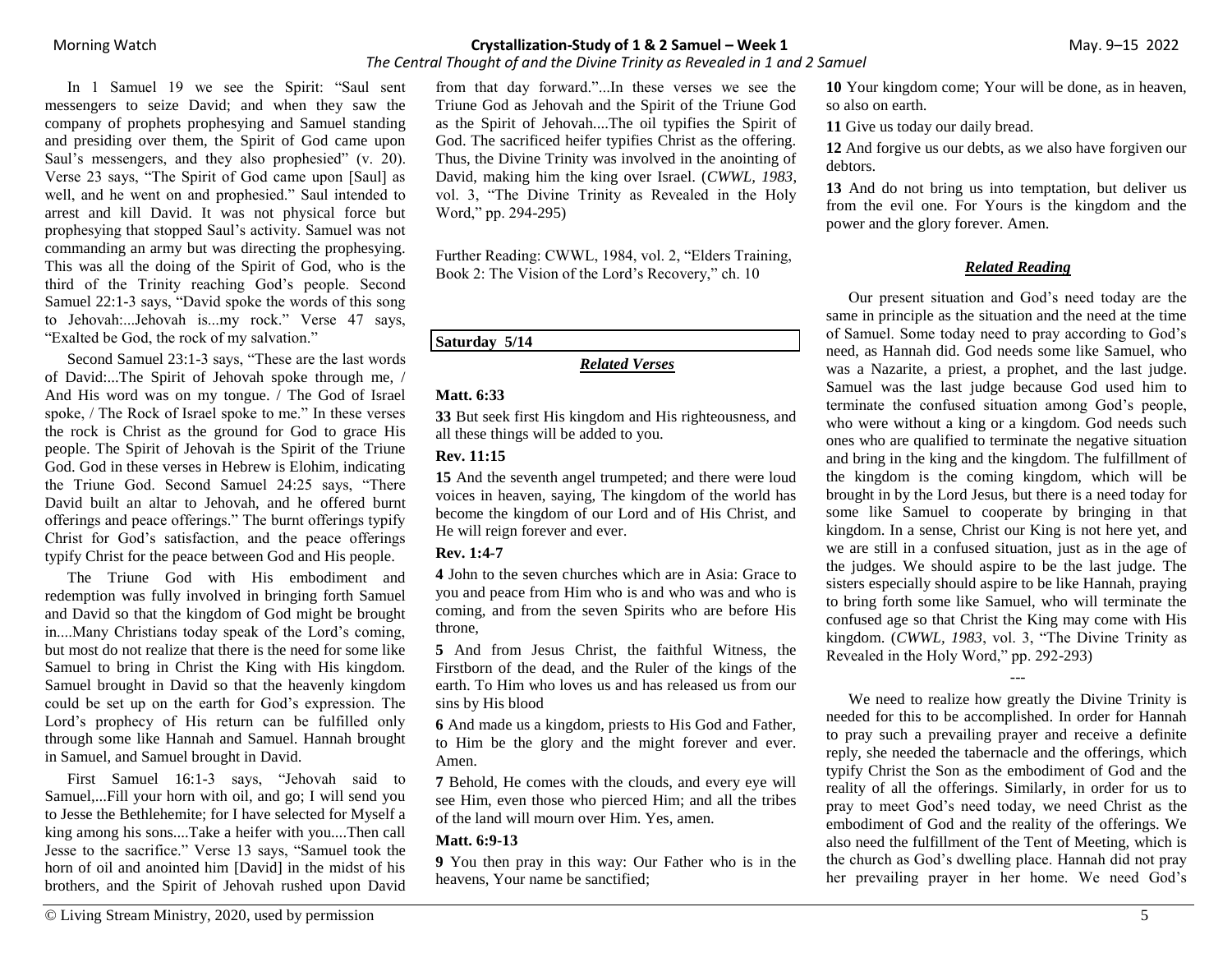## Morning Watch**Crystallization-Study of 1 & 2 Samuel – Week 1** May. 9–15 2022 *The Central Thought of and the Divine Trinity as Revealed in 1 and 2 Samuel*

embodiment and His full salvation in the church life. Then we can pray prevailing prayers for God's goal, to bring in the kingdom. This is the experience of the Divine Trinity.

First and 2 Samuel reveal that the bringing in of the king and the setting up of the kingdom depend on the involvement of the Divine Trinity with His people. The Triune God is still involved with us today. The Triune God, with His embodiment, His redemption, and His Spirit, is constituting us into useful persons for His coming and His kingdom. We must trust in the involvement, the work, of the Divine Trinity. If we see this, it will revolutionize our concept about what it means to be a Christian. Our natural, religious, cultural, moral, and ethical concepts concerning the Christian life need to be replaced with a vision of the fully involved Triune God. (CWWL, 1983, vol. 3, "The Divine Trinity as Revealed in the Holy Word," pp. 293, 295-296)

We must learn to cooperate with the Divine Trinity. The Divine Trinity is the model of our Christian life. Among the Divine Trinity there is no warfare. The Father is happy to exalt the Son, the Son is very willing to subject Himself to the Father, and the Spirit is willing to testify concerning the Son. Our "human trinity" is not like this. Therefore, we need a Savior. This Savior is the Divine Trinity, who has come into our spirit. After we are saved, our "human trinity" needs to follow the indwelling Divine Trinity. In our salvation we should cooperate with the Savior who is indwelling us. Eventually, our entire being—spirit, soul, and body—will glorify the Divine Trinity. This cooperation with the indwelling Trinity will result in His glorification, His expression, and His manifestation. (*CWWL, 1990*, vol. 2, "Messages to the Trainees in Fall 1990," pp. 478-479)

Further Reading: *CWWL, 1988*, vol. 1, "Living in and with the Divine Trinity," ch. 1

**Hymns, #941**

- 1 God's kingdom is God's reigning, His glory to maintain; It is His sovereign ruling, His order to sustain. He exercises fully His own authority Within His kingdom ever And to eternity. 2 Upon the throne, the center
- Of government divine, God reigns, and with His purpose Brings everything in line. God's headship and His lordship He only can maintain As King within His kingdom, O'er everything to reign.
- 3 By reigning in His kingdom God worketh all His will, And under His dominion His purpose doth fulfill.
	- 'Tis only in God's kingdom His blessing we may know; 'Tis from His throne almighty The stream of life doth flow.
- 4 Submitted to God's ruling, All virtue thus will win; Rebellion to His Headship Is but the root of sin. The evil aim of Satan-God's throne to overthrow; Our aim and goal is ever His rule to fully know.

5 Within God's sovereign kingdom His Christ is magnified; When Christ in life is reigning, The Father's glorified. When God is in dominion, All things are truly blessed; When Christ for God is reigning. God's glory is expressed. 6 In fulness of the seasons God's Christ will head up all. Then all will own His reigning And worship, great and small. Such reign in life and glory The Church e'en now foretastes And to His rule submitting Unto His kingdom hastes.